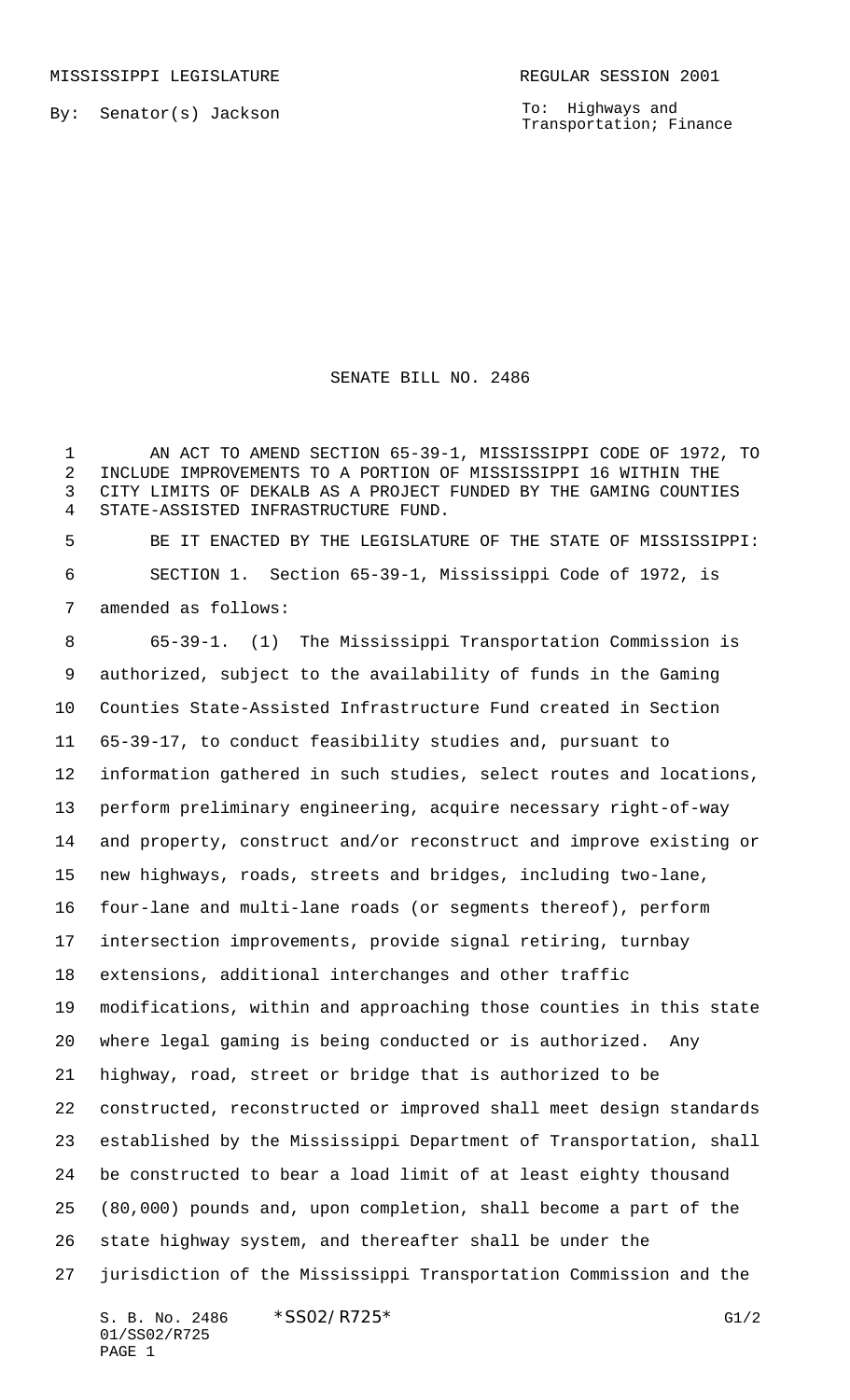Mississippi Department of Transportation for construction and maintenance.

 (2) The projects authorized in subsection (1) of this section shall include, but shall not be limited to, highways, roads, streets and bridges on and along the following locations: (a) U.S. Highway 90 from its intersection with Mississippi 607 in Hancock County to Ocean Springs, and including Lakeshore Road in Hancock County from its intersection with U.S. Highway 90 to Beach Boulevard; (b) Mississippi 4 from U.S. Highway 61 to Mississippi 3; (c) Mississippi 4 from Mississippi 3 to Senatobia; (d) Lorraine/Cowan Road from U.S. Highway 90 to I-10; (e) U.S. Highway 49 from U.S. Highway 90 to I-10 in Gulfport; (f) Mississippi 304 beginning at the Tennessee state line at or near U.S. 72 and thence running in a southwesterly direction to intersect with U.S. 78 at or near Byhalia and thence running in a westerly direction to intersect I-55 at or near

 Hernando and thence running in a westerly direction to intersect with U.S. 61 in DeSoto County, with a spur extending southwesterly to or near Robinsonville in Tunica County;

(g) I-10 from Exit 28 to Exit 57;

 (h) A new location from the northernmost point on I-110 to U.S. 49;

 (i) U.S. Highway 61 from the Tunica County line to the Tennessee state line;

 (j) (i) Four-lanes for traffic along Mississippi 16 beginning at its intersection with Mississippi 25 and extending easterly to join the existing four-lane on the west side of Carthage within the corporate boundaries;

S. B. No. 2486 \*SS02/R725\* 01/SS02/R725 PAGE 2 (ii) Passing lanes and turn lanes, as needed, along Mississippi 16 beginning at a point on the east side of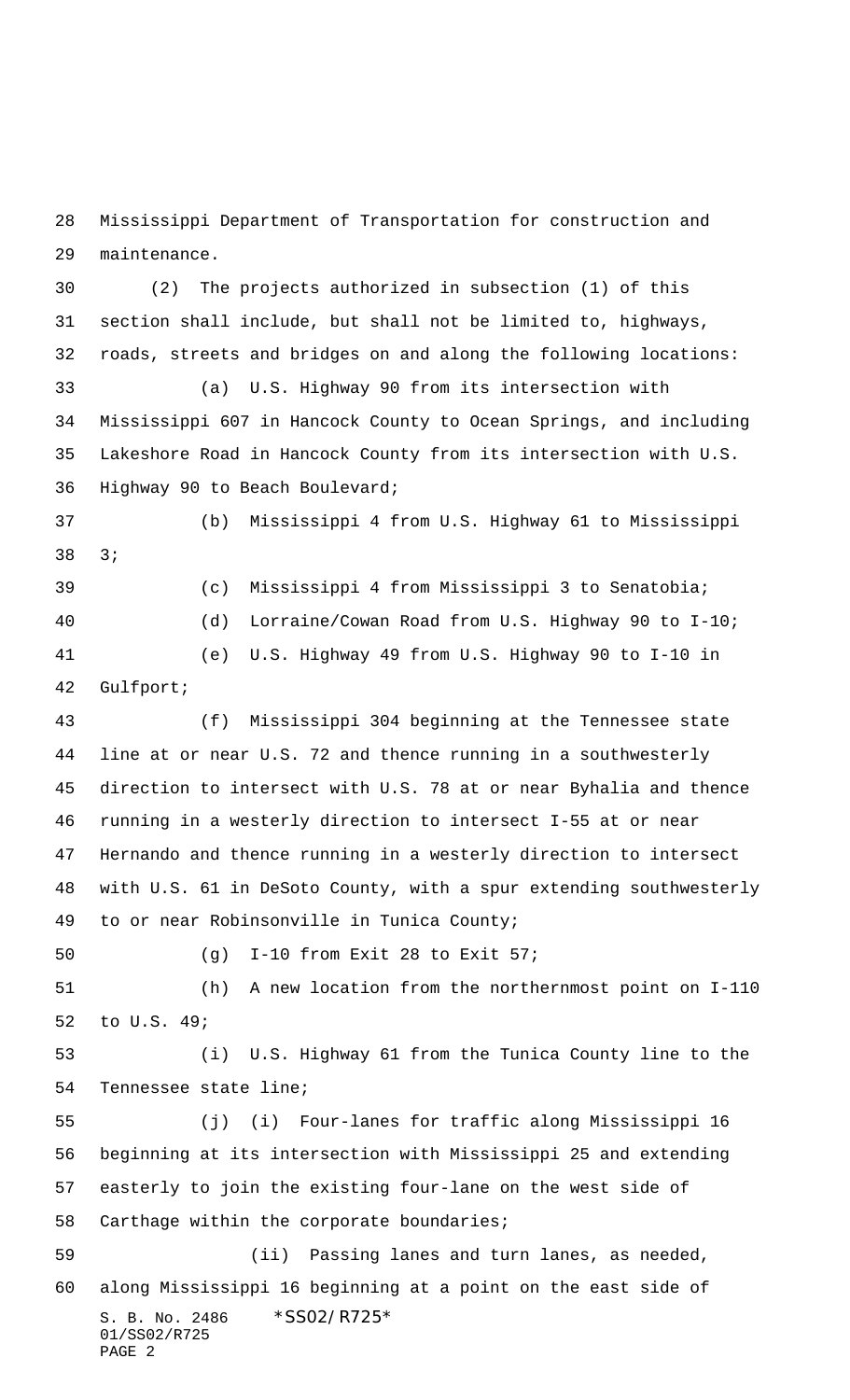Carthage within the corporate boundaries where the existing four-lane ends and extending easterly to the Leake/Neshoba County line; and (iii) Four-lanes for traffic along Mississippi 16 beginning at the Leake/Neshoba County line and extending easterly to not more than ten (10) miles east of Mississippi 15; (iv) Passing lanes and turn lanes, as needed, along Mississippi 16, within the city limits of DeKalb; (k) Lorraine/Cowan Road Extension from I-10 North to relocated/reconstructed Mississippi 67; (l) At various locations on and along U.S. Highway 82 and Mississippi 1 in the City of Greenville; (m) At various locations on and along I-20, U.S. Highway 61 and U.S. Highway 80 in the City of Vicksburg, including a truck route from Harbor Industrial Park to U.S. Highway 61 north and an extension of South Frontage Road with railroad bridge to Interstate Highway 20; (n) At various locations on and along U.S. Highway 61, U.S. Highway 65 and Washington Street in the City of Natchez; (o) At various locations on and along U.S. Highway 90 in the City of Pass Christian; (p) Mississippi 43/603 beginning where the existing four-lane ends north of I-10 and extending northerly to a point approximately one (1) mile north of Kiln where Mississippi 43/603 divides into Mississippi 43 and Mississippi 603; (q) Mississippi 43 beginning where Mississippi 43 and Mississippi 603 divide and extending northwesterly to or near Picayune; (r) U.S. 49 from U.S. 61 west to the Mississippi River bridge; (s) Subject to the conditions prescribed in subsection (3) of this section, a central Harrison County connector from I-10

S. B. No. 2486 \* SS02/R725\* 01/SS02/R725 PAGE 3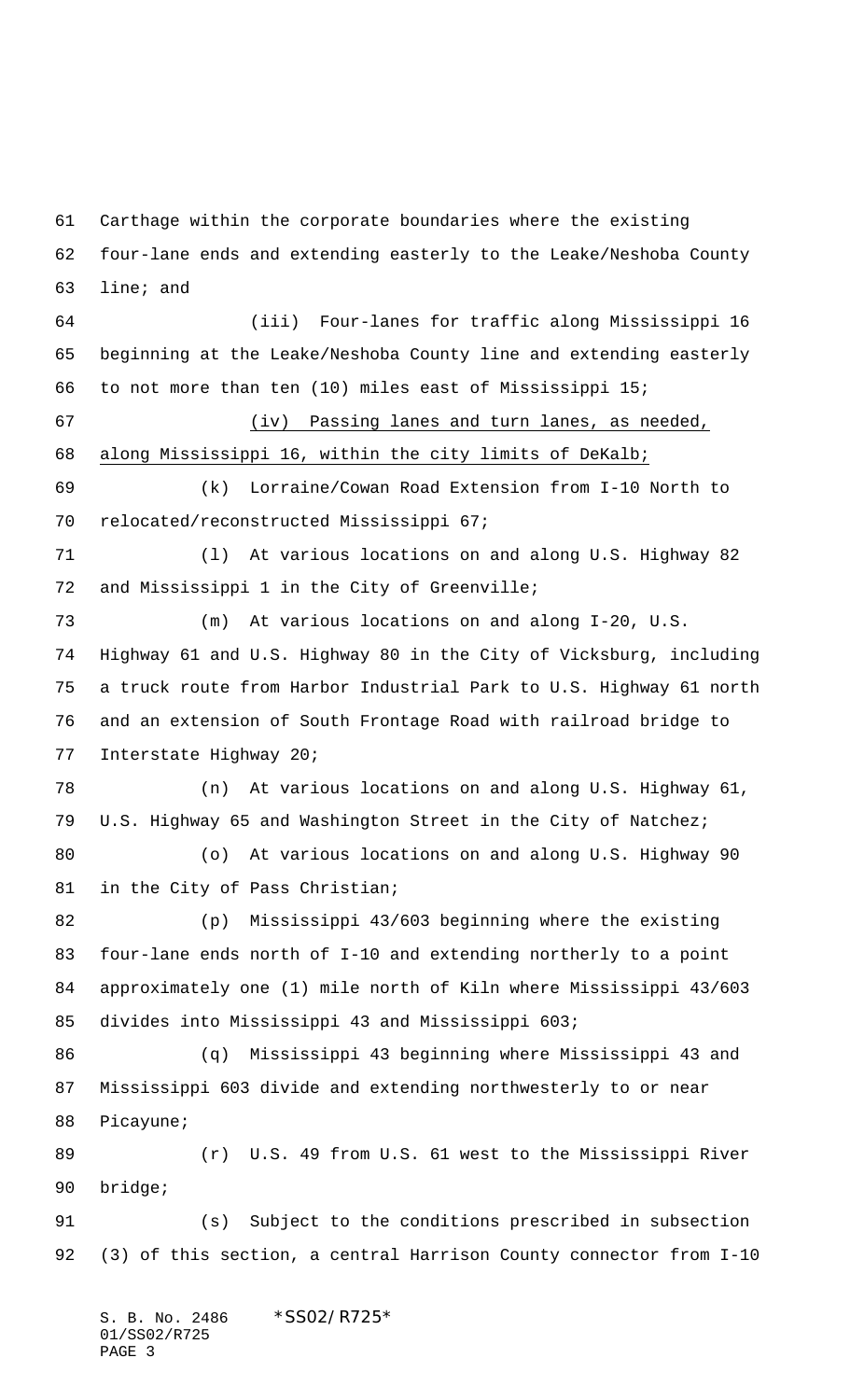to U.S. 90 in the vicinity of Canal Road to the Mississippi State 94 Port at Gulfport; and

 (t) An east Harrison County connector from U.S. 90 to I-10 to be located between the Cowan-Lorraine Road interchange and the I-110 interchange.

 (3) Authorization for the project described in paragraph (2)(s) of this section is conditioned upon receipt by the Mississippi Transportation Commission of a written commitment by the Department of Economic and Community Development to make available for such project not less than Six Million Dollars (\$6,000,000.00).

 (4) All planning, construction, reconstruction and performance of the projects authorized under this section, including the letting of contracts, shall commence, proceed and be performed by the Mississippi Transportation Commission and the Mississippi Department of Transportation according to priorities based on volume capacity and traffic congestion in comparative project areas; however, if a project authorized in this section is also included in the four-lane highway program under Section 65-3-97, then all contracts necessary to be let for the completion of the project under this section shall be let not later than the priorities established for the letting of contracts for the project under Section 65-3-97.

 (5) (a) Funds for the projects authorized under this section may be provided through the issuance of bonds under Sections 65-39-5 through 65-39-33, through the issuance of notes for such purposes under Section 31-17-127 or from such monies as may be available in the Gaming Counties State-Assisted Infrastructure Fund created under Section 65-39-17.

 (b) In addition to the funds provided for under paragraph (a) of this subsection, funds for the project described in subsection (2)(s) of this section also may be provided from any